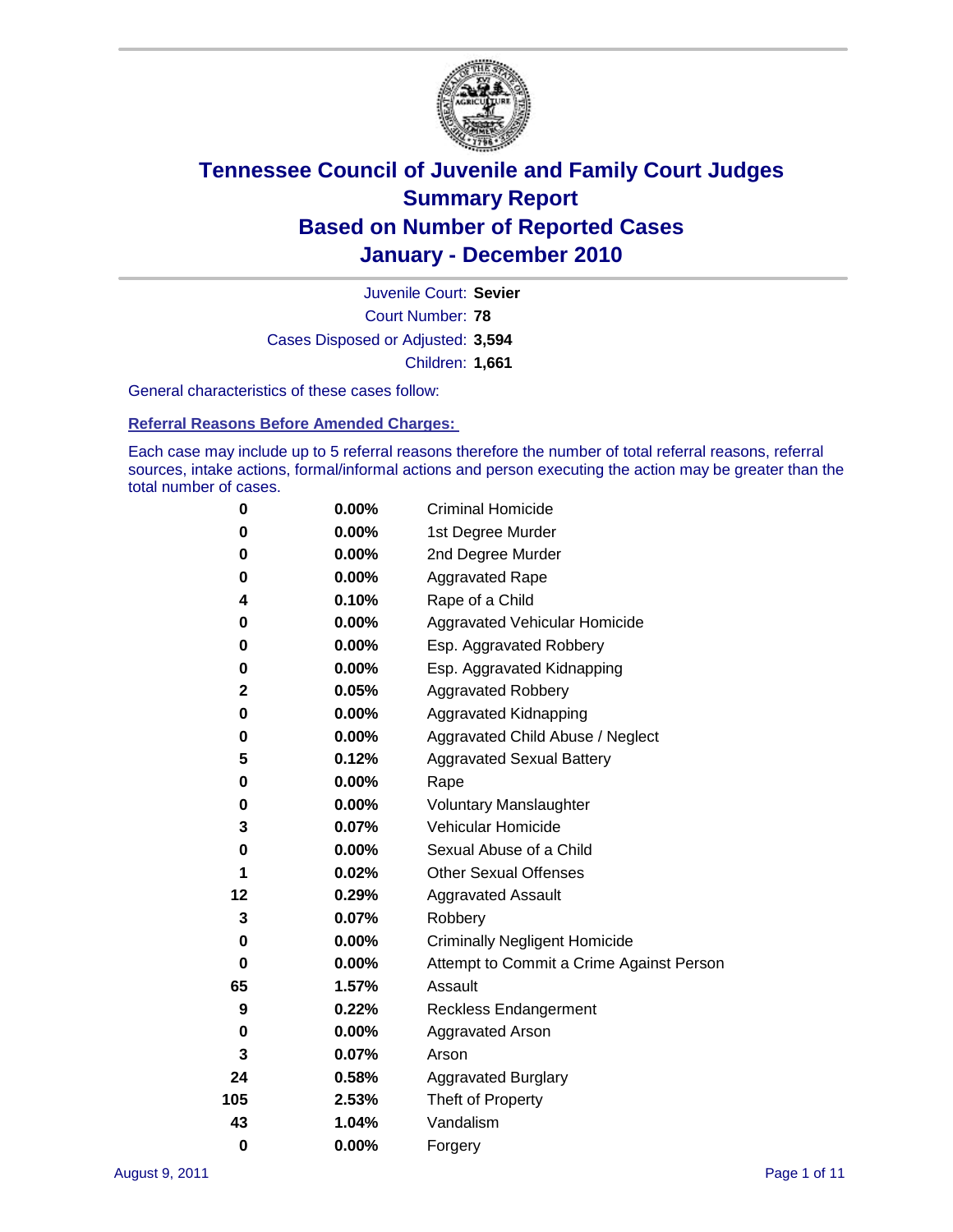

Court Number: **78** Juvenile Court: **Sevier** Cases Disposed or Adjusted: **3,594** Children: **1,661**

#### **Referral Reasons Before Amended Charges:**

Each case may include up to 5 referral reasons therefore the number of total referral reasons, referral sources, intake actions, formal/informal actions and person executing the action may be greater than the total number of cases.

| $\pmb{0}$    | 0.00%    | <b>Worthless Checks</b>                                     |  |  |  |
|--------------|----------|-------------------------------------------------------------|--|--|--|
| 3            | 0.07%    | Illegal Possession / Fraudulent Use of Credit / Debit Cards |  |  |  |
| 18           | 0.43%    | <b>Burglary</b>                                             |  |  |  |
| 14           | 0.34%    | Unauthorized Use of a Vehicle                               |  |  |  |
| $\pmb{0}$    | $0.00\%$ | <b>Cruelty to Animals</b>                                   |  |  |  |
| 4            | 0.10%    | Sale of Controlled Substances                               |  |  |  |
| 90           | 2.17%    | <b>Other Drug Offenses</b>                                  |  |  |  |
| 13           | 0.31%    | Possession of Controlled Substances                         |  |  |  |
| $\mathbf 0$  | $0.00\%$ | <b>Criminal Attempt</b>                                     |  |  |  |
| 15           | 0.36%    | Carrying Weapons on School Property                         |  |  |  |
| 10           | 0.24%    | Unlawful Carrying / Possession of a Weapon                  |  |  |  |
| 10           | 0.24%    | <b>Evading Arrest</b>                                       |  |  |  |
| $\mathbf 0$  | 0.00%    | Escape                                                      |  |  |  |
| 3            | 0.07%    | Driving Under Influence (DUI)                               |  |  |  |
| 27           | 0.65%    | Possession / Consumption of Alcohol                         |  |  |  |
| 12           | 0.29%    | Resisting Stop, Frisk, Halt, Arrest or Search               |  |  |  |
| $\mathbf{2}$ | 0.05%    | <b>Aggravated Criminal Trespass</b>                         |  |  |  |
| 12           | 0.29%    | Harassment                                                  |  |  |  |
| $\mathbf 0$  | 0.00%    | Failure to Appear                                           |  |  |  |
| 11           | 0.27%    | Filing a False Police Report                                |  |  |  |
| 9            | 0.22%    | Criminal Impersonation                                      |  |  |  |
| 38           | 0.92%    | <b>Disorderly Conduct</b>                                   |  |  |  |
| 17           | 0.41%    | <b>Criminal Trespass</b>                                    |  |  |  |
| 10           | 0.24%    | <b>Public Intoxication</b>                                  |  |  |  |
| 0            | $0.00\%$ | Gambling                                                    |  |  |  |
| 369          | 8.90%    | <b>Traffic</b>                                              |  |  |  |
| 0            | $0.00\%$ | <b>Local Ordinances</b>                                     |  |  |  |
| $\mathbf 0$  | 0.00%    | Violation of Wildlife Regulations                           |  |  |  |
| 362          | 8.73%    | Contempt of Court                                           |  |  |  |
| 130          | 3.14%    | Violation of Probation                                      |  |  |  |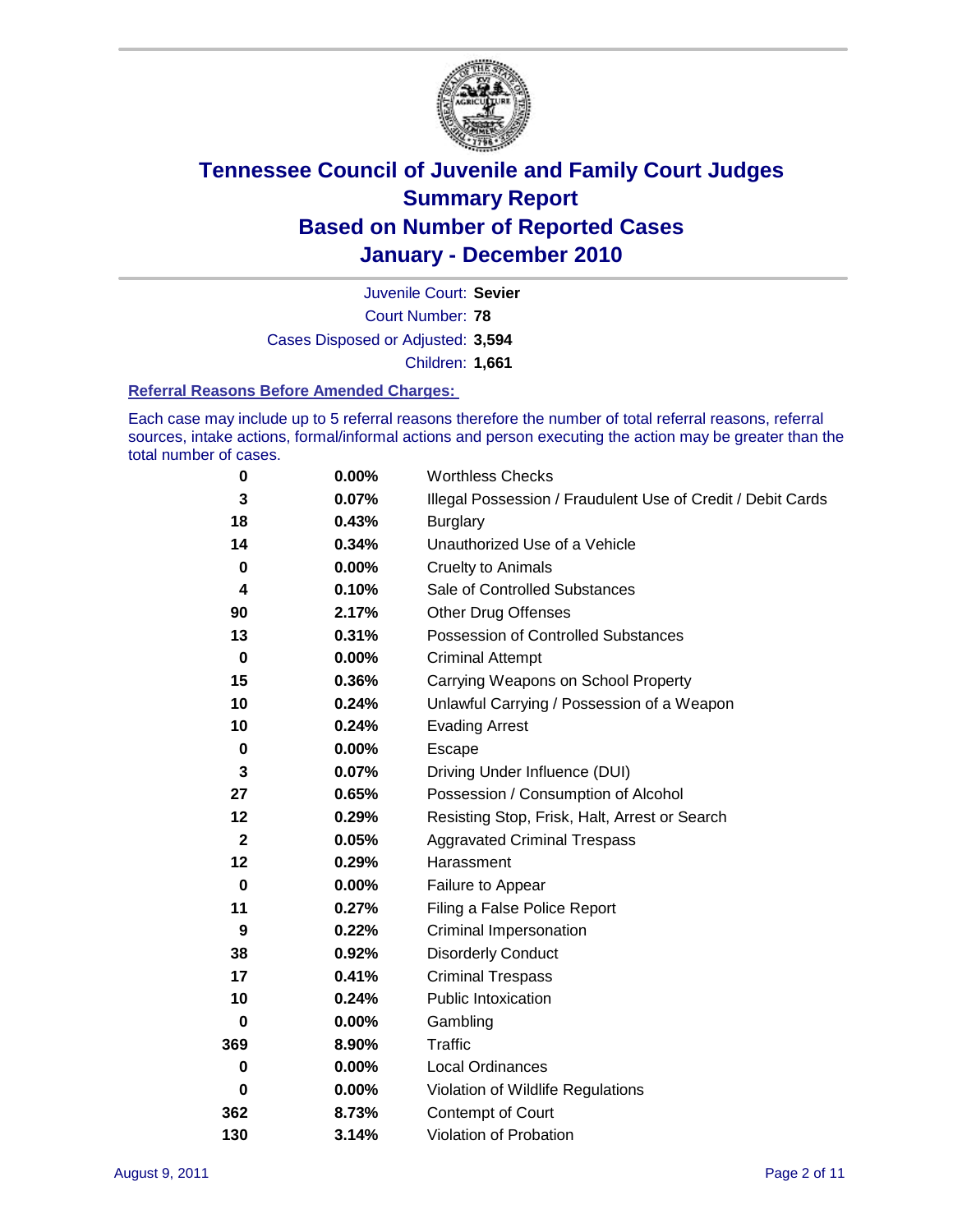

Court Number: **78** Juvenile Court: **Sevier** Cases Disposed or Adjusted: **3,594** Children: **1,661**

#### **Referral Reasons Before Amended Charges:**

Each case may include up to 5 referral reasons therefore the number of total referral reasons, referral sources, intake actions, formal/informal actions and person executing the action may be greater than the total number of cases.

| 4            | 0.10%   | Violation of Aftercare                 |
|--------------|---------|----------------------------------------|
| 117          | 2.82%   | Unruly Behavior                        |
| 162          | 3.91%   | Truancy                                |
| 60           | 1.45%   | In-State Runaway                       |
| 1            | 0.02%   | Out-of-State Runaway                   |
| 114          | 2.75%   | Possession of Tobacco Products         |
| 59           | 1.42%   | Violation of a Valid Court Order       |
| $\mathbf{2}$ | 0.05%   | <b>Violation of Curfew</b>             |
| 0            | 0.00%   | Sexually Abused Child                  |
| $\bf{0}$     | 0.00%   | <b>Physically Abused Child</b>         |
| 700          | 16.88%  | Dependency / Neglect                   |
| 34           | 0.82%   | <b>Termination of Parental Rights</b>  |
| 0            | 0.00%   | <b>Violation of Pretrial Diversion</b> |
| 0            | 0.00%   | Violation of Informal Adjustment       |
| 447          | 10.78%  | <b>Judicial Review</b>                 |
| 0            | 0.00%   | <b>Administrative Review</b>           |
| 150          | 3.62%   | <b>Foster Care Review</b>              |
| 96           | 2.32%   | Custody                                |
| 5            | 0.12%   | Visitation                             |
| 35           | 0.84%   | Paternity / Legitimation               |
| 334          | 8.06%   | Child Support                          |
| 0            | 0.00%   | <b>Request for Medical Treatment</b>   |
| $\bf{0}$     | 0.00%   | <b>Consent to Marry</b>                |
| 368          | 8.88%   | Other                                  |
| 4,146        | 100.00% | <b>Total Referrals</b>                 |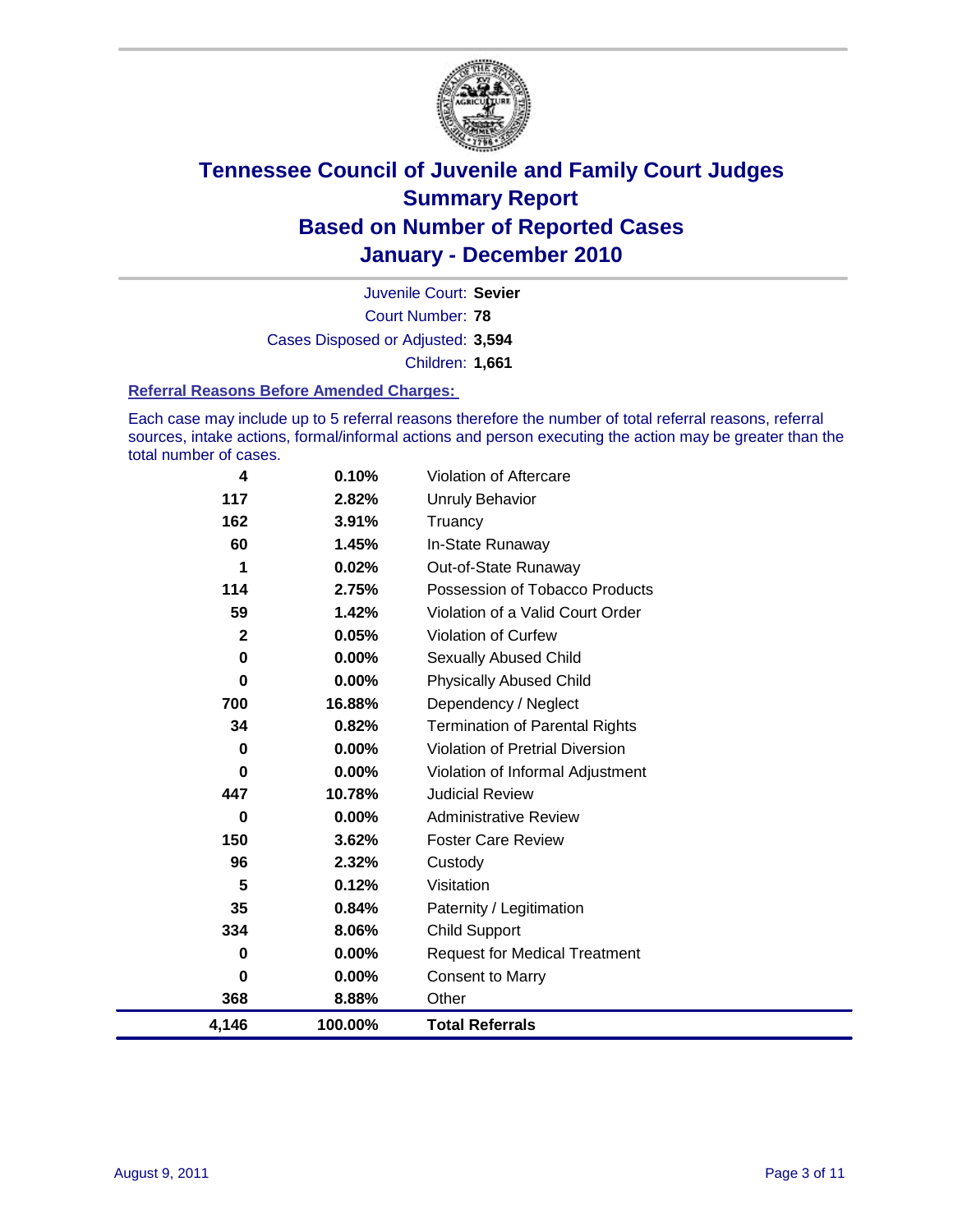

|                            | Cases Disposed or Adjusted: 3,594 |                                   |  |  |  |
|----------------------------|-----------------------------------|-----------------------------------|--|--|--|
|                            |                                   | Children: 1,661                   |  |  |  |
| <b>Referral Sources: 1</b> |                                   |                                   |  |  |  |
| 929                        | 22.41%                            | <b>Law Enforcement</b>            |  |  |  |
| 258                        | 6.22%                             | Parents                           |  |  |  |
| 174                        | 4.20%                             | Relatives                         |  |  |  |
| $\bf{0}$                   | 0.00%                             | Self                              |  |  |  |
| 291                        | 7.02%                             | School                            |  |  |  |
| $\bf{0}$                   | $0.00\%$                          | <b>CSA</b>                        |  |  |  |
| 1,175                      | 28.34%                            | <b>DCS</b>                        |  |  |  |
| 634                        | 15.29%                            | <b>Other State Department</b>     |  |  |  |
| $\overline{2}$             | 0.05%                             | <b>District Attorney's Office</b> |  |  |  |
| 194                        | 4.68%                             | <b>Court Staff</b>                |  |  |  |
| 261                        | 6.30%                             | Social Agency                     |  |  |  |
| 18                         | 0.43%                             | <b>Other Court</b>                |  |  |  |
| 80                         | 1.93%                             | Victim                            |  |  |  |
| 3                          | 0.07%                             | Child & Parent                    |  |  |  |
| $\bf{0}$                   | 0.00%                             | Hospital                          |  |  |  |
| $\bf{0}$                   | 0.00%                             | Unknown                           |  |  |  |
| 127                        | 3.06%                             | Other                             |  |  |  |
| 4,146                      | 100.00%                           | <b>Total Referral Sources</b>     |  |  |  |

| 1.661 | 100.00%  | <b>Total Child Count</b> |
|-------|----------|--------------------------|
| 0     | $0.00\%$ | Unknown                  |
| 19    | 1.14%    | Ages 19 and Over         |
| 343   | 20.65%   | Ages 17 through 18       |
| 406   | 24.44%   | Ages 15 through 16       |
| 175   | 10.54%   | Ages 13 through 14       |
| 120   | 7.22%    | Ages 11 through 12       |
| 598   | 36.00%   | Ages 10 and Under        |
|       |          |                          |

<sup>1</sup> If different than number of Referral Reasons (4146), verify accuracy of your court's data.

<sup>2</sup> One child could be counted in multiple categories, verify accuracy of your court's data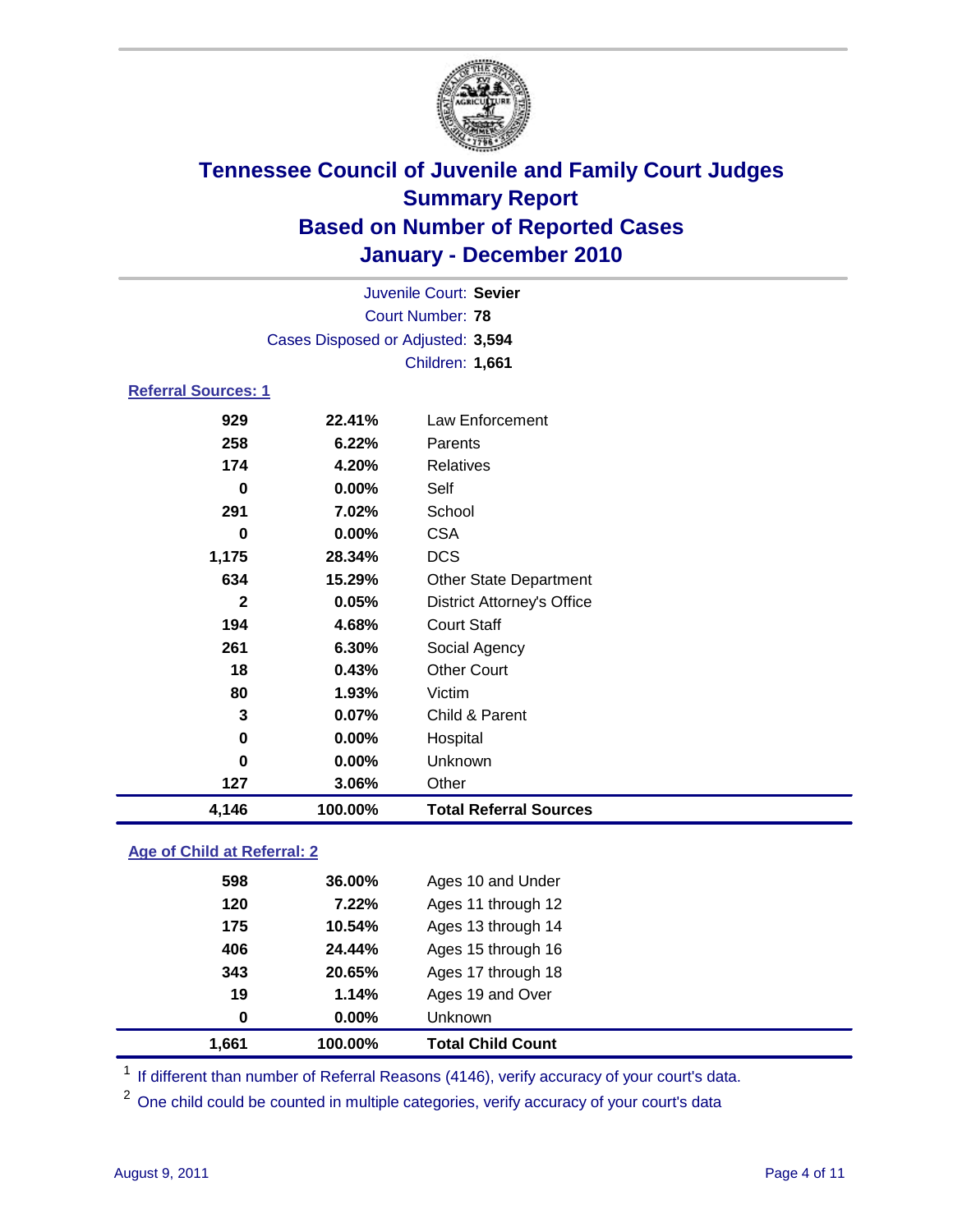

|                                         | Juvenile Court: Sevier            |                          |  |  |
|-----------------------------------------|-----------------------------------|--------------------------|--|--|
|                                         | <b>Court Number: 78</b>           |                          |  |  |
|                                         | Cases Disposed or Adjusted: 3,594 |                          |  |  |
|                                         |                                   | Children: 1,661          |  |  |
| Sex of Child: 1                         |                                   |                          |  |  |
| 940                                     | 56.59%                            | Male                     |  |  |
| 720                                     | 43.35%                            | Female                   |  |  |
| 1                                       | 0.06%                             | Unknown                  |  |  |
| 1,661                                   | 100.00%                           | <b>Total Child Count</b> |  |  |
| Race of Child: 1                        |                                   |                          |  |  |
| 1,542                                   | 92.84%                            | White                    |  |  |
| 25                                      | 1.51%                             | African American         |  |  |
| 6                                       | 0.36%                             | Native American          |  |  |
| 1                                       | 0.06%                             | Asian                    |  |  |
| 39                                      | 2.35%                             | Mixed                    |  |  |
| 48                                      | 2.89%                             | Unknown                  |  |  |
| 1,661                                   | 100.00%                           | <b>Total Child Count</b> |  |  |
| <b>Hispanic Origin: 1</b>               |                                   |                          |  |  |
| 62                                      | 3.73%                             | Yes                      |  |  |
| 1,161                                   | 69.90%                            | <b>No</b>                |  |  |
| 438                                     | 26.37%                            | Unknown                  |  |  |
| 1,661                                   | 100.00%                           | <b>Total Child Count</b> |  |  |
| <b>School Enrollment of Children: 1</b> |                                   |                          |  |  |
| 1,133                                   | 68.21%                            | Yes                      |  |  |
| 267                                     | 16.07%                            | No                       |  |  |
| 261                                     | 15.71%                            | Unknown                  |  |  |
| 1,661                                   | 100.00%                           | <b>Total Child Count</b> |  |  |

<sup>1</sup> One child could be counted in multiple categories, verify accuracy of your court's data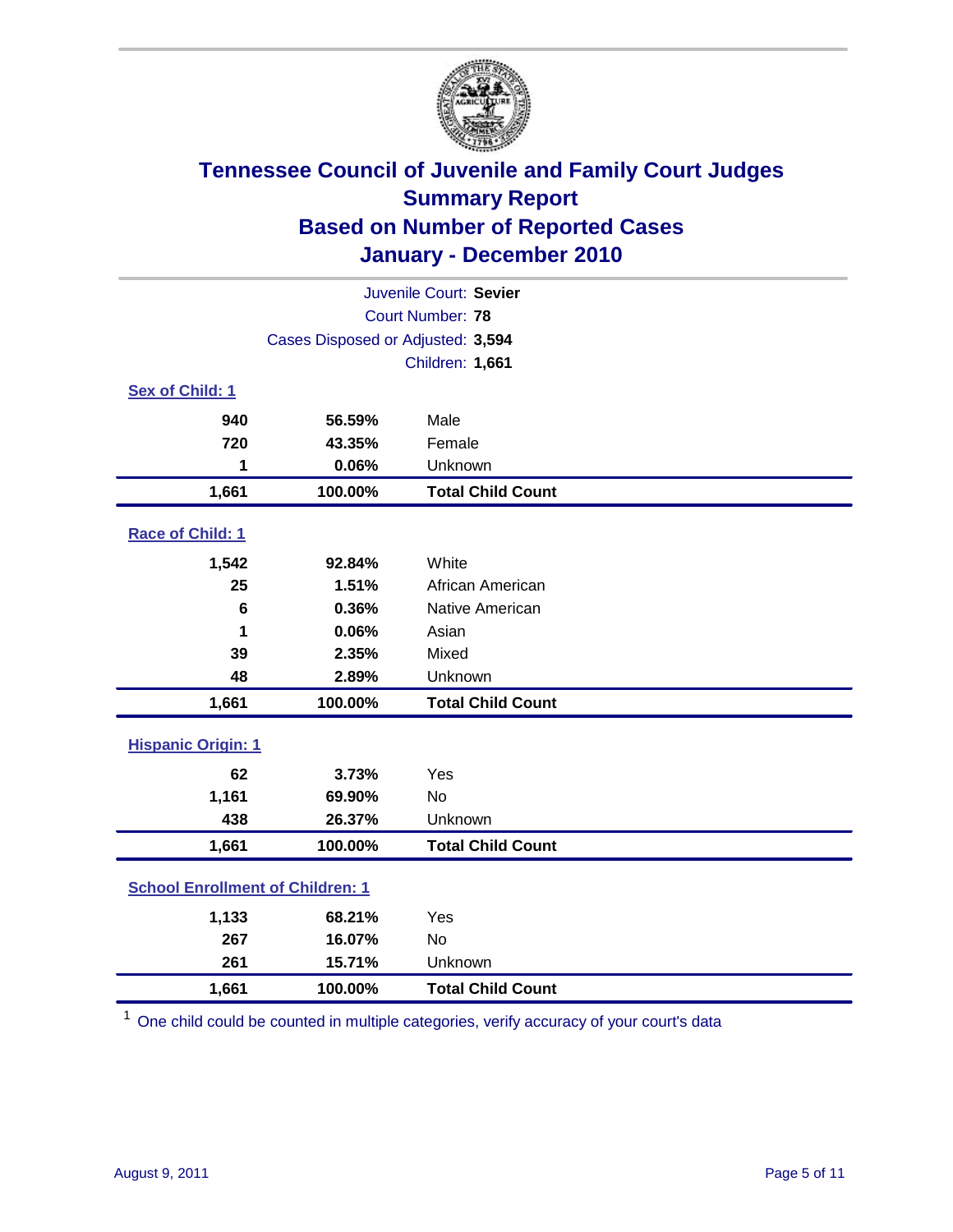

Court Number: **78** Juvenile Court: **Sevier** Cases Disposed or Adjusted: **3,594** Children: **1,661**

### **Living Arrangement of Child at Time of Referral: 1**

| 1,661 | 100.00%  | Total Child Count            |
|-------|----------|------------------------------|
| 110   | 6.62%    | Other                        |
| 79    | 4.76%    | Unknown                      |
| 1     | 0.06%    | Independent                  |
| 3     | 0.18%    | In an Institution            |
| 0     | $0.00\%$ | In a Residential Center      |
| 26    | 1.57%    | In a Group Home              |
| 95    | 5.72%    | With Foster Family           |
| 9     | 0.54%    | <b>With Adoptive Parents</b> |
| 292   | 17.58%   | <b>With Relatives</b>        |
| 105   | 6.32%    | With Father                  |
| 575   | 34.62%   | <b>With Mother</b>           |
| 55    | 3.31%    | With Mother and Stepfather   |
| 19    | 1.14%    | With Father and Stepmother   |
| 292   | 17.58%   | With Both Biological Parents |
|       |          |                              |

### **Type of Detention: 2**

| 3,594 | 100.00%  | <b>Total Detention Count</b> |  |
|-------|----------|------------------------------|--|
| 98    | 2.73%    | Other                        |  |
| 3,007 | 83.67%   | Does Not Apply               |  |
| 1     | 0.03%    | <b>Unknown</b>               |  |
| 0     | $0.00\%$ | <b>Psychiatric Hospital</b>  |  |
| 3     | 0.08%    | Jail - No Separation         |  |
| 0     | $0.00\%$ | Jail - Partial Separation    |  |
| 0     | 0.00%    | Jail - Complete Separation   |  |
| 484   | 13.47%   | Juvenile Detention Facility  |  |
| 1     | 0.03%    | Non-Secure Placement         |  |
|       |          |                              |  |

<sup>1</sup> One child could be counted in multiple categories, verify accuracy of your court's data

<sup>2</sup> If different than number of Cases (3594) verify accuracy of your court's data.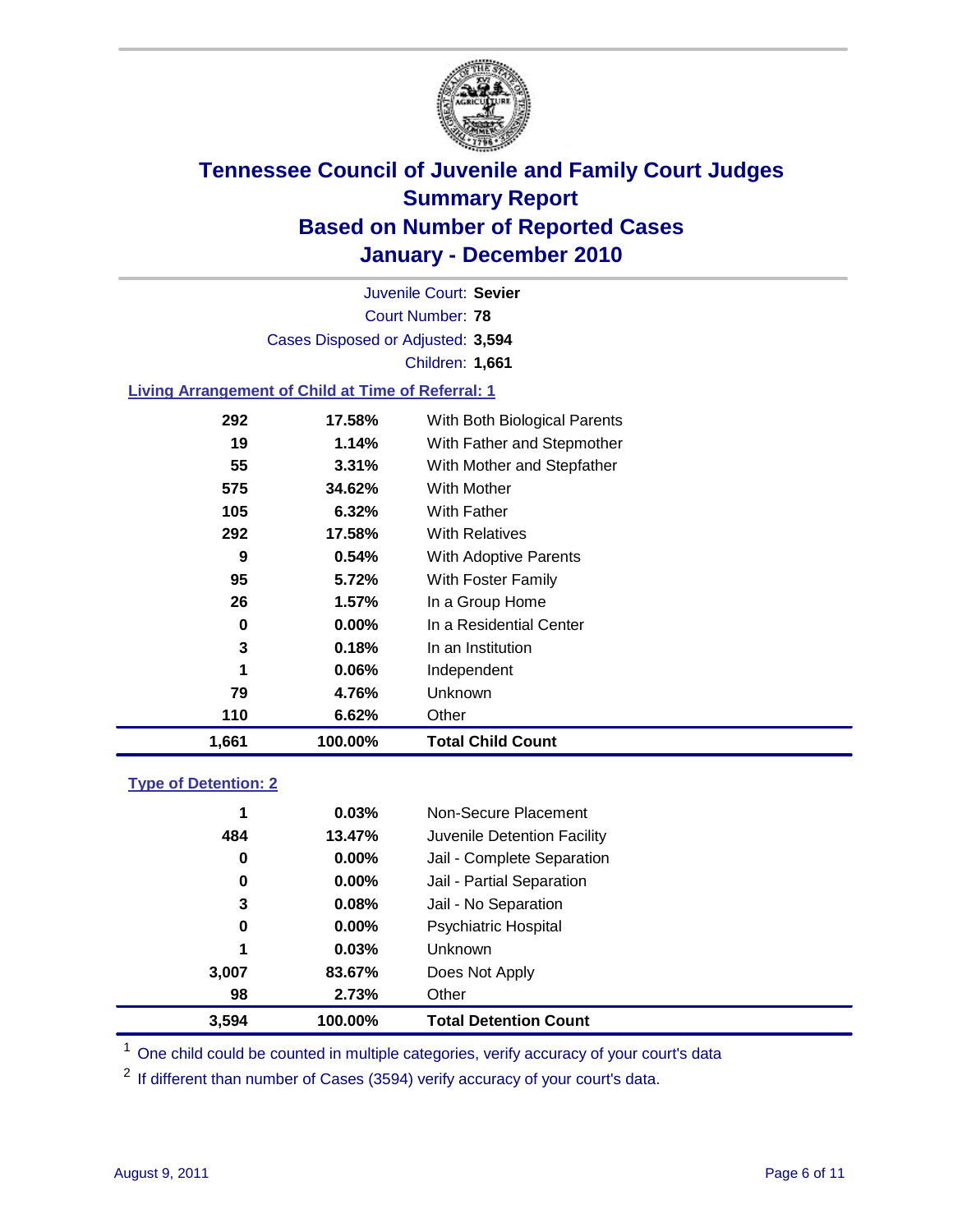

|                                                    | Juvenile Court: Sevier            |                                      |  |  |
|----------------------------------------------------|-----------------------------------|--------------------------------------|--|--|
| <b>Court Number: 78</b>                            |                                   |                                      |  |  |
|                                                    | Cases Disposed or Adjusted: 3,594 |                                      |  |  |
|                                                    |                                   | Children: 1,661                      |  |  |
| <b>Placement After Secure Detention Hearing: 1</b> |                                   |                                      |  |  |
| 257                                                | 7.15%                             | Returned to Prior Living Arrangement |  |  |
| 13                                                 | 0.36%                             | Juvenile Detention Facility          |  |  |
| 1                                                  | 0.03%                             | Jail                                 |  |  |
| 15                                                 | 0.42%                             | Shelter / Group Home                 |  |  |
| 1                                                  | 0.03%                             | <b>Foster Family Home</b>            |  |  |
| 1                                                  | 0.03%                             | Psychiatric Hospital                 |  |  |
| 0                                                  | $0.00\%$                          | Unknown                              |  |  |
| 3,238                                              | 90.09%                            | Does Not Apply                       |  |  |
| 68                                                 | 1.89%                             | Other                                |  |  |
| 3,594                                              | 100.00%                           | <b>Total Placement Count</b>         |  |  |
| <b>Intake Actions: 2</b>                           |                                   |                                      |  |  |
|                                                    |                                   |                                      |  |  |
| 2,667                                              | 64.33%                            | <b>Petition Filed</b>                |  |  |
| 193                                                | 4.66%                             | <b>Motion Filed</b>                  |  |  |
| 396                                                | 9.55%                             | <b>Citation Processed</b>            |  |  |
| 11                                                 | 0.27%                             | Notification of Paternity Processed  |  |  |
| 282                                                | 6.80%                             | Scheduling of Judicial Review        |  |  |
| 0                                                  | 0.00%                             | Scheduling of Administrative Review  |  |  |
| 146                                                | 3.52%                             | Scheduling of Foster Care Review     |  |  |
| $\bf{0}$                                           | 0.00%                             | Unknown                              |  |  |
| 422                                                | 10.18%                            | Does Not Apply                       |  |  |
| 29                                                 | 0.70%                             | Other                                |  |  |
| 4,146                                              | 100.00%                           | <b>Total Intake Count</b>            |  |  |

<sup>1</sup> If different than number of Cases (3594) verify accuracy of your court's data.

<sup>2</sup> If different than number of Referral Reasons (4146), verify accuracy of your court's data.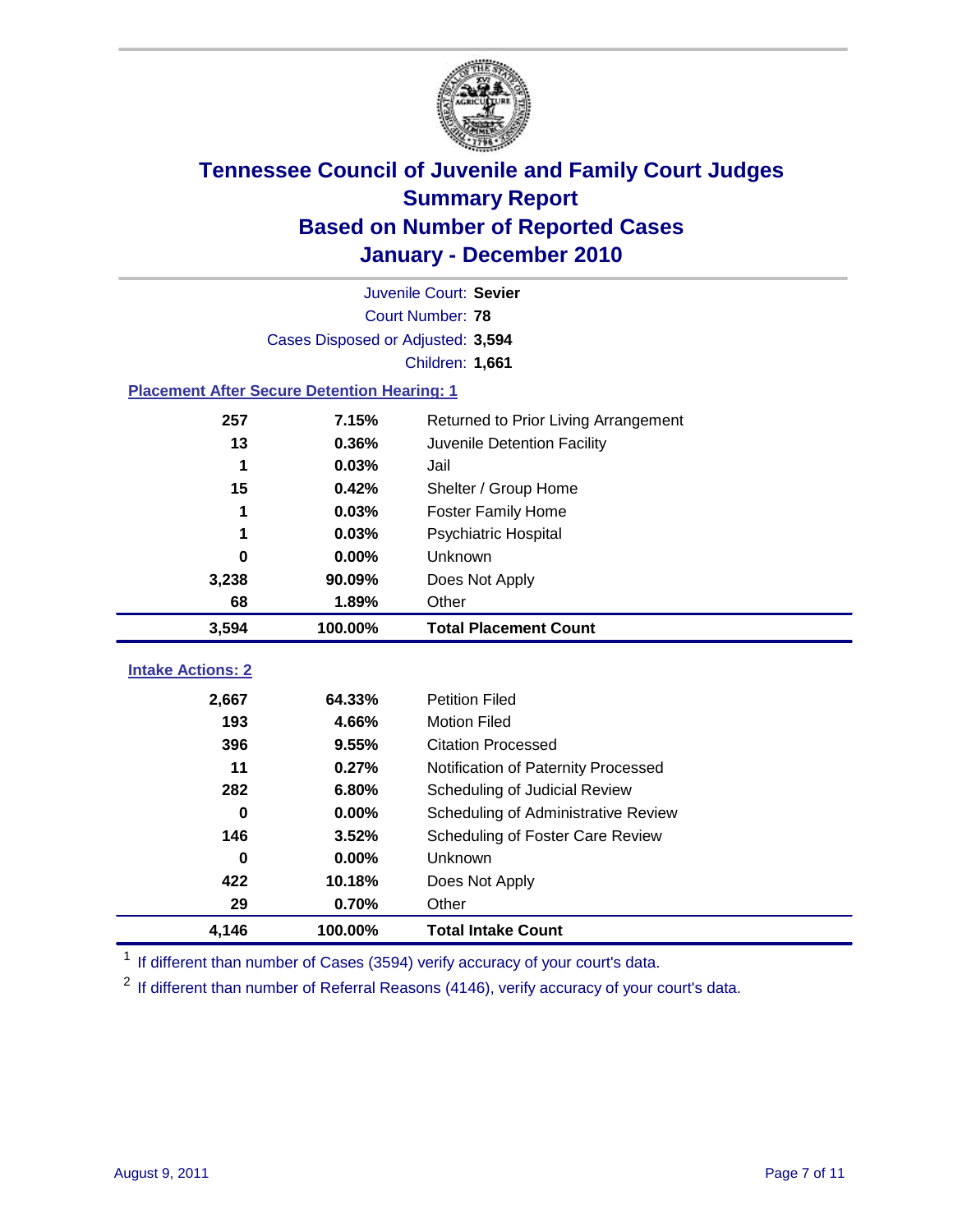

Court Number: **78** Juvenile Court: **Sevier** Cases Disposed or Adjusted: **3,594** Children: **1,661**

#### **Last Grade Completed by Child: 1**

| 318                                     | 19.15%  | Too Young for School         |  |
|-----------------------------------------|---------|------------------------------|--|
| 11                                      | 0.66%   | Preschool                    |  |
| 51                                      | 3.07%   | Kindergarten                 |  |
| 55                                      | 3.31%   | 1st Grade                    |  |
| 40                                      | 2.41%   | 2nd Grade                    |  |
| 40                                      | 2.41%   | 3rd Grade                    |  |
| 41                                      | 2.47%   | 4th Grade                    |  |
| 67                                      | 4.03%   | 5th Grade                    |  |
| 77                                      | 4.64%   | 6th Grade                    |  |
| 98                                      | 5.90%   | 7th Grade                    |  |
| 179                                     | 10.78%  | 8th Grade                    |  |
| 167                                     | 10.05%  | 9th Grade                    |  |
| 163                                     | 9.81%   | 10th Grade                   |  |
| 141                                     | 8.49%   | 11th Grade                   |  |
| 27                                      | 1.63%   | 12th Grade                   |  |
| 0                                       | 0.00%   | Non-Graded Special Ed        |  |
| 8                                       | 0.48%   | <b>GED</b>                   |  |
| 12                                      | 0.72%   | Graduated                    |  |
| 49                                      | 2.95%   | <b>Never Attended School</b> |  |
| 112                                     | 6.74%   | Unknown                      |  |
| 5                                       | 0.30%   | Other                        |  |
| 1,661                                   | 100.00% | <b>Total Child Count</b>     |  |
| <b>Enrolled in Special Education: 1</b> |         |                              |  |

| 1,661 | 100.00% | <b>Total Child Count</b> |  |
|-------|---------|--------------------------|--|
| 599   | 36.06%  | Unknown                  |  |
| 1,018 | 61.29%  | No                       |  |
| 44    | 2.65%   | Yes                      |  |
|       |         |                          |  |

One child could be counted in multiple categories, verify accuracy of your court's data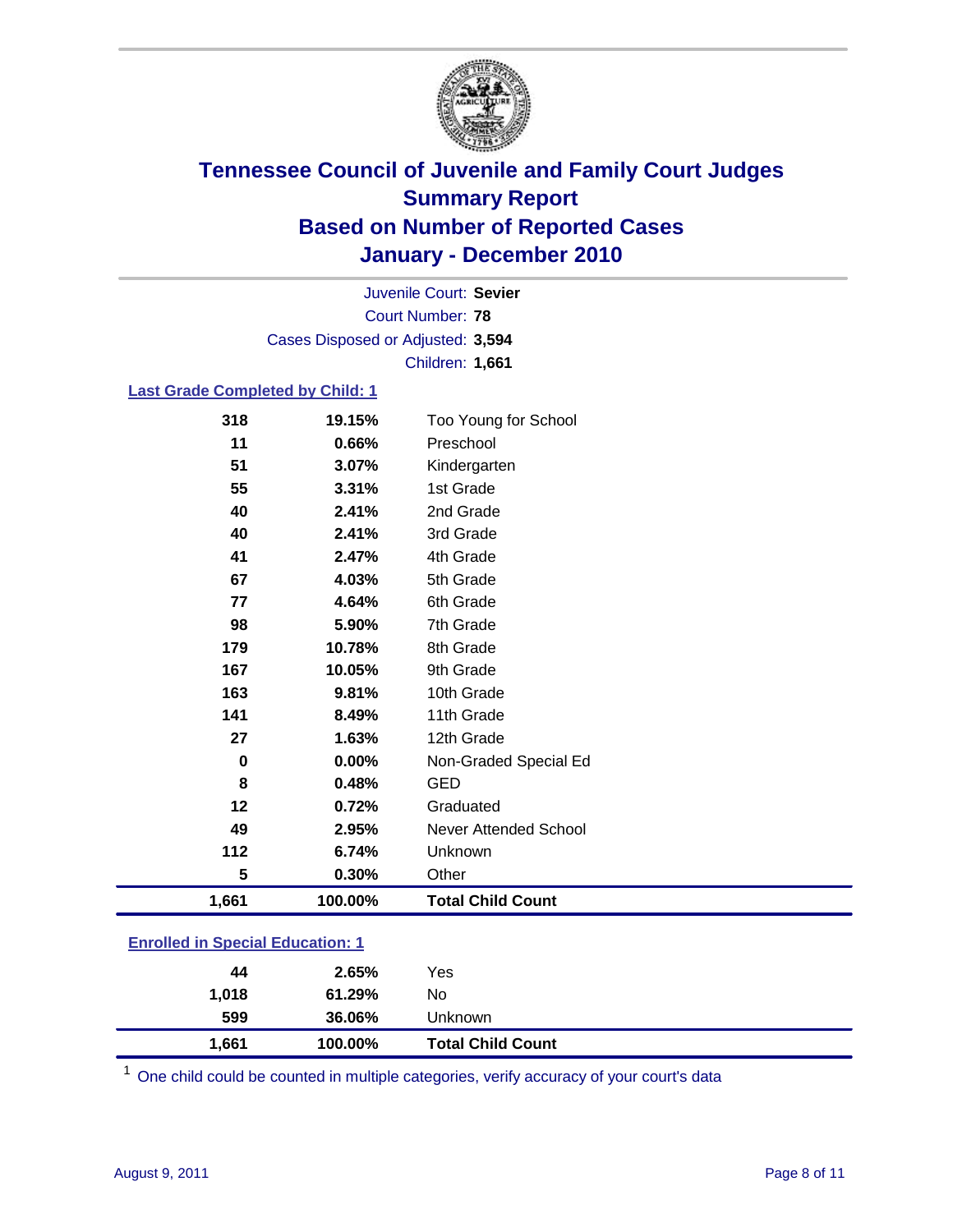

|                              |                                   | Juvenile Court: Sevier    |
|------------------------------|-----------------------------------|---------------------------|
|                              |                                   | Court Number: 78          |
|                              | Cases Disposed or Adjusted: 3,594 |                           |
|                              |                                   | Children: 1,661           |
| <b>Action Executed By: 1</b> |                                   |                           |
| 3,819                        | 92.11%                            | Judge                     |
| 254                          | 6.13%                             | Magistrate                |
| 71                           | 1.71%                             | <b>YSO</b>                |
| $\mathbf{2}$                 | 0.05%                             | Other                     |
| 0                            | 0.00%                             | Unknown                   |
| 4,146                        | 100.00%                           | <b>Total Action Count</b> |

#### **Formal / Informal Actions: 1**

| 228   | 5.50%    | Dismissed                                        |
|-------|----------|--------------------------------------------------|
| 102   | 2.46%    | Retired / Nolle Prosequi                         |
| 319   | 7.69%    | <b>Complaint Substantiated Delinquent</b>        |
| 251   | 6.05%    | <b>Complaint Substantiated Status Offender</b>   |
| 250   | 6.03%    | <b>Complaint Substantiated Dependent/Neglect</b> |
| 0     | $0.00\%$ | <b>Complaint Substantiated Abused</b>            |
| 1     | 0.02%    | <b>Complaint Substantiated Mentally III</b>      |
| 318   | 7.67%    | Informal Adjustment                              |
| 0     | $0.00\%$ | <b>Pretrial Diversion</b>                        |
| 0     | $0.00\%$ | <b>Transfer to Adult Court Hearing</b>           |
| 1     | 0.02%    | Charges Cleared by Transfer to Adult Court       |
| 1,466 | 35.36%   | <b>Special Proceeding</b>                        |
| 341   | 8.22%    | <b>Review Concluded</b>                          |
| 656   | 15.82%   | Case Held Open                                   |
| 213   | 5.14%    | Other                                            |
| 0     | $0.00\%$ | <b>Unknown</b>                                   |
| 4,146 | 100.00%  | <b>Total Action Count</b>                        |

<sup>1</sup> If different than number of Referral Reasons (4146), verify accuracy of your court's data.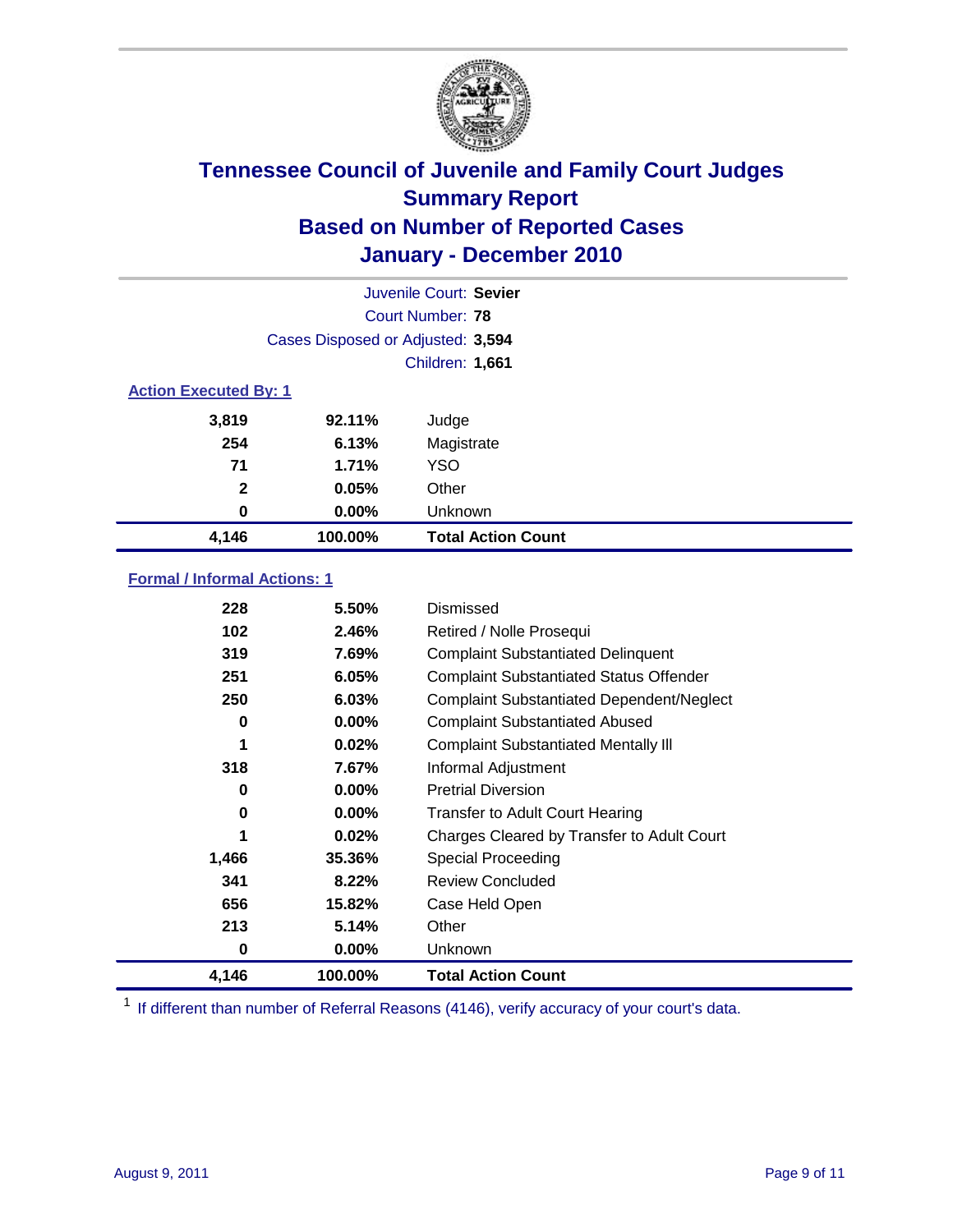

|                       |                                   | Juvenile Court: Sevier                                |
|-----------------------|-----------------------------------|-------------------------------------------------------|
|                       |                                   | <b>Court Number: 78</b>                               |
|                       | Cases Disposed or Adjusted: 3,594 |                                                       |
|                       |                                   | <b>Children: 1,661</b>                                |
| <b>Case Outcomes:</b> |                                   | There can be multiple outcomes for one child or case. |
| 283                   | 3.49%                             | <b>Case Dismissed</b>                                 |
| 8                     | 0.10%                             | Case Retired or Nolle Prosequi                        |
| 41                    | 0.51%                             | Warned / Counseled                                    |
| 858                   | 10.57%                            | <b>Held Open For Review</b>                           |
| 40                    | 0.49%                             | Supervision / Probation to Juvenile Court             |
| 0                     | 0.00%                             | <b>Probation to Parents</b>                           |
| 0                     | 0.00%                             | Referral to Another Entity for Supervision / Service  |
| 143                   | 1.76%                             | Referred for Mental Health Counseling                 |
| 20                    | 0.25%                             | Referred for Alcohol and Drug Counseling              |
| 0                     | 0.00%                             | <b>Referred to Alternative School</b>                 |
| 0                     | 0.00%                             | Referred to Private Child Agency                      |
| 40                    | 0.49%                             | Referred to Defensive Driving School                  |
| 0                     | 0.00%                             | Referred to Alcohol Safety School                     |
| 216                   | 2.66%                             | Referred to Juvenile Court Education-Based Program    |
| 0                     | 0.00%                             | Driver's License Held Informally                      |
| 0                     | 0.00%                             | <b>Voluntary Placement with DMHMR</b>                 |
| 0                     | 0.00%                             | <b>Private Mental Health Placement</b>                |
| 0                     | 0.00%                             | <b>Private MR Placement</b>                           |
| 0                     | 0.00%                             | Placement with City/County Agency/Facility            |
| 0                     | 0.00%                             | Placement with Relative / Other Individual            |
| 40                    | 0.49%                             | Fine                                                  |
| 267                   | 3.29%                             | <b>Public Service</b>                                 |
| 25                    | 0.31%                             | Restitution                                           |
| 0                     | 0.00%                             | <b>Runaway Returned</b>                               |
| 3                     | 0.04%                             | No Contact Order                                      |
| 0                     | 0.00%                             | Injunction Other than No Contact Order                |
| 34                    | 0.42%                             | <b>House Arrest</b>                                   |
| 0                     | 0.00%                             | <b>Court Defined Curfew</b>                           |
| 1                     | 0.01%                             | Dismissed from Informal Adjustment                    |
| 0                     | 0.00%                             | <b>Dismissed from Pretrial Diversion</b>              |
| 184                   | 2.27%                             | Released from Probation                               |
| 0                     | 0.00%                             | <b>Transferred to Adult Court</b>                     |
| 0                     | 0.00%                             | <b>DMHMR Involuntary Commitment</b>                   |